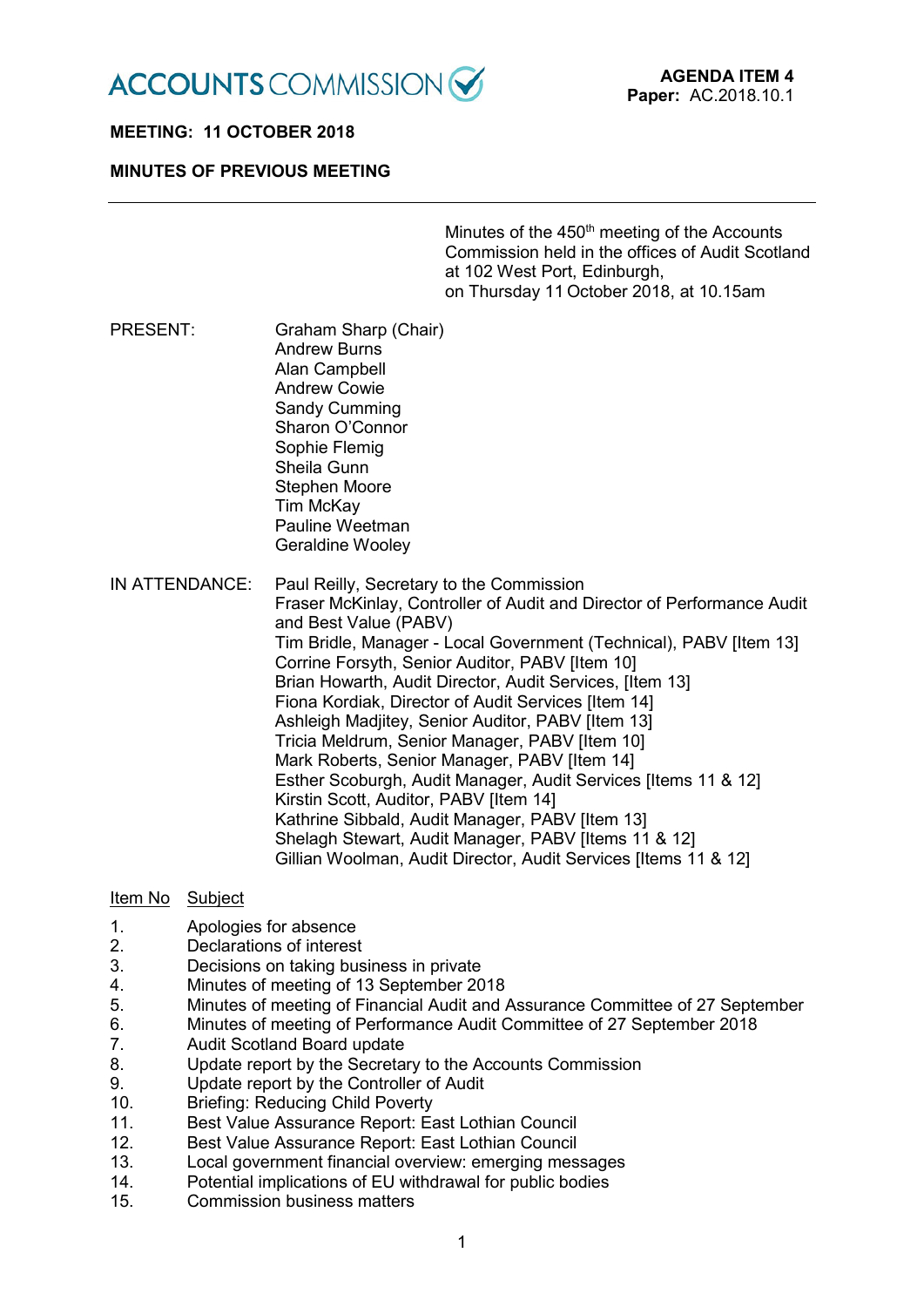# 1. Apologies for absence

It was noted that apologies for absence had been received from Ronnie Hinds.

### 2. Declarations of interest

The following declarations of interest were made:

- Sophie Flemig, in item 14, as a non-UK EU citizen.
- Geraldine Wooley, in item 8, as a member of the Scottish Housing and Property Chamber, in relation to references to housing matters; in item 10, because a close family member is an adviser to the Scottish Government and a media commentator on child poverty matters; and in item 13, as a member of Fife Valuation Appeal Committee, in relation to references to non-domestic rates.

Fraser McKinlay also asked that his interest in items 11 and 12 be noted as he is a resident of East Lothian.

### 3. Decisions on taking business in private

It was agreed that items 12 to 15 be considered in private because:

- Item 12 requires the Commission to consider actions in relation to a report by the Controller of Audit. The Commission is then obliged by statute to inform the council in question of its decision, which the Commission does before making the decision public.
- Item 13 proposes a draft audit report which the Commission is to consider in private before publishing.
- Item 14 proposes a paper containing policy matters which the Commission may wish to consider in private before publishing.

No business was notified by members for item 15 and thus the Chair advised that the item would not require discussion.

# 4. Minutes of meeting of 13 September 2018

The minutes of the meeting of 13 September 2018 were approved as a correct record.

# 5. Minutes of meeting of Financial Audit and Assurance Committee of 27 September 2018

The minutes of the meeting of the Financial Audit and Assurance Committee of 27 September 2018 were approved as a correct record, subject to the removal of "and" at the end of the fifth bullet point of item 4.

# 6. Minutes of meeting of Performance Audit Committee of 27 September

The minutes of the meeting of the Performance Audit Committee of 27 September 2018 were approved as a correct record.

# 7. Audit Scotland Board update

The Commission noted a report by the Secretary providing an update on the business of the Audit Scotland Board.

# 8. Update report by the Secretary to the Accounts Commission

The Commission considered a report by the Secretary providing an update on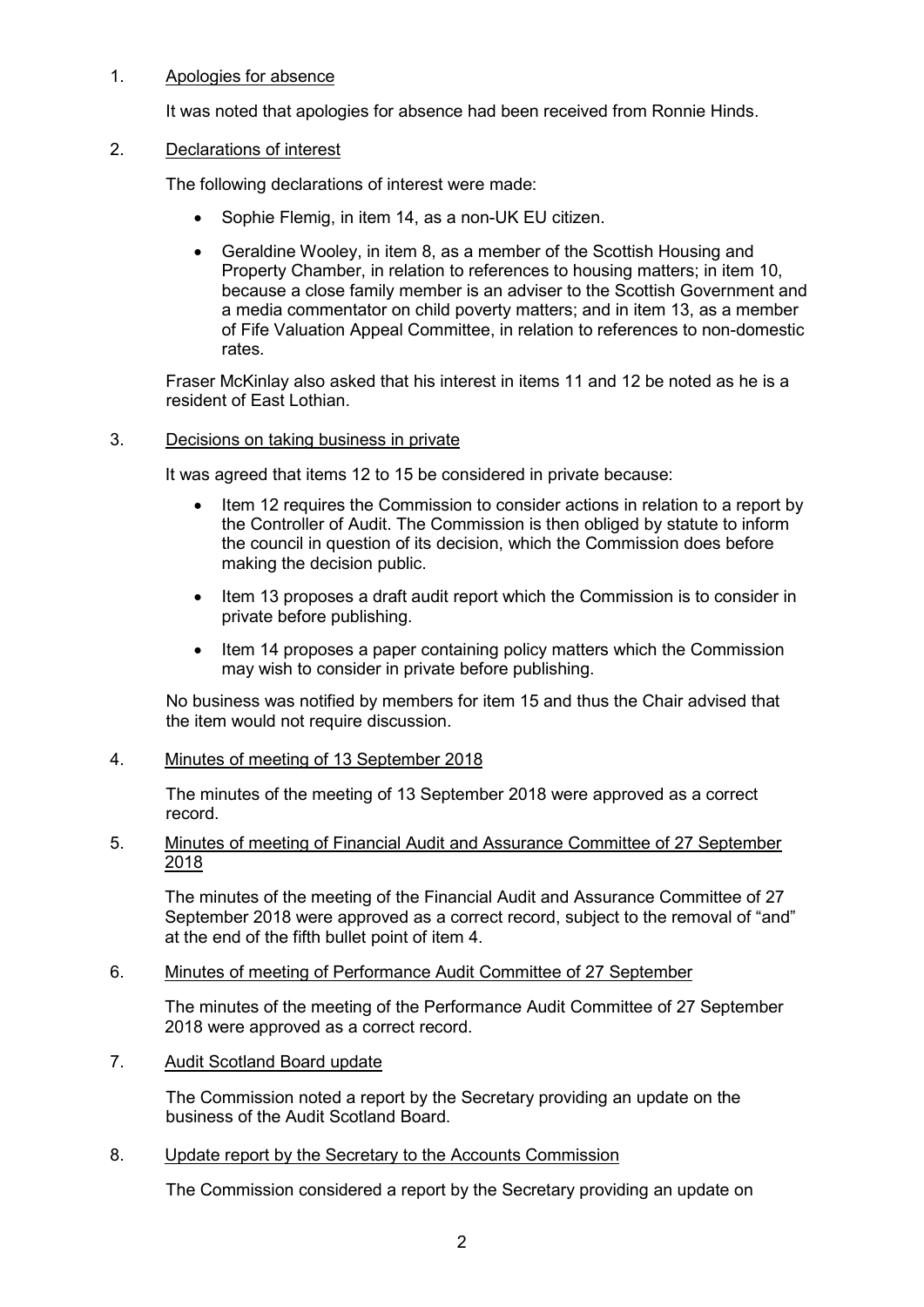significant recent activity relating to local government and issues of relevance or interest across the wider public sector.

During discussion, the Commission:

• In relation to paragraph 23, in response to a query from Sophie Flemig, agreed that the Secretary consider the appropriateness of a response to the Scottish Government consultation on the Scottish National Investment Bank.

#### *Action: Secretary*

- In relation to paragraph 56, in response to a query from Sophie Flemig, noted advice from the Controller of Audit that auditors continue to monitor the situation with impending strike action in Glasgow City Council.
- In relation to paragraph 68, in response to a query from Sheila Gunn, noted advice from the Secretary that matters in relation to personal debt and any link with Universal Credit remained an area of interest to the Commission which it could consider as part of its work programme refresh at its December meeting.

# *Action: Director of PABV*

Following discussion, the Commission agreed to note the report and in particular:

- Not to respond to the Scottish Government consultation on a consumer body for Scotland, but to retain a watching brief in this regard (paragraph 8).
- Not to respond to the Scottish Government discussion paper on Housing and Communities (paragraph 24).
- Not to the respond to the call for evidence from the Scottish Parliament's Culture, Tourism Europe and External Affairs Committee in its scrutiny of the Article 50 withdrawal of the European Union (paragraph 45).

#### 9. Update report by the Controller of Audit

The Commission noted a verbal update from the Controller of Audit on his recent activity.

#### 10. Briefing: Reducing Child Poverty

The Commission considered a report from the Director of PABV introducing a briefing paper on child poverty.

During discussion, the Commission:

- In relation to a query from Andrew Burns, noted advice from the Director that early liaison will take place with the Poverty and Inequality Commission to discuss matters of mutual interest.
- Further in this regard, agreed that a representative from that body be considered as part of the Commission's lunchtime speaker programme.

*Action: Secretary*

- In relation to a query from Andy Cowie, noted advice from the Director that rurality would be considered in the scoping of the forthcoming performance audit on child poverty.
- In relation to queries from Alan Campbell and Sophie Flemig, noted advice from the Director that the effectiveness of leadership would be considered in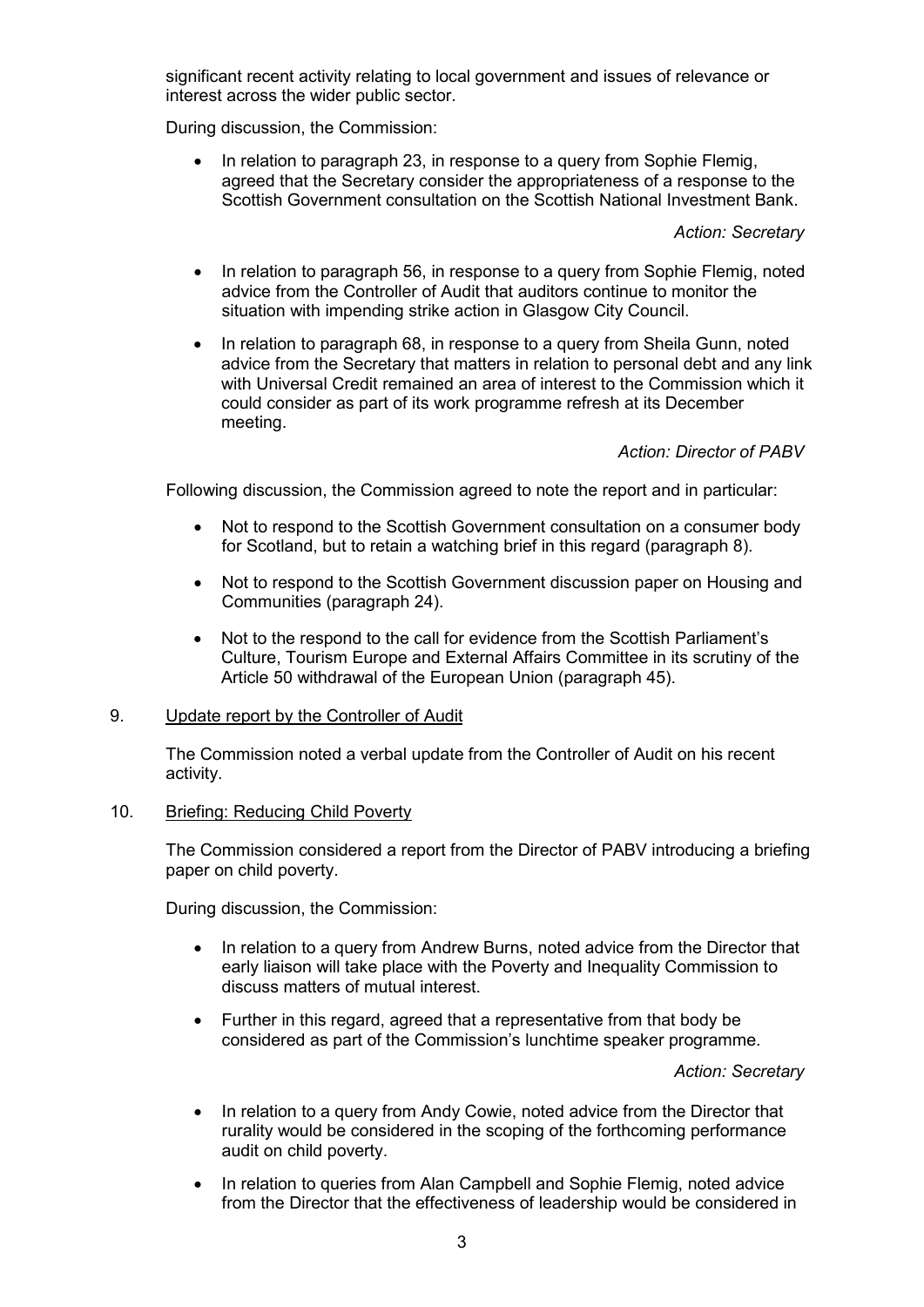the scoping of the forthcoming performance audit on child poverty.

- In relation to paragraph 27, noted advice from Geraldine Wooley that the recommendation in the performance audit on early learning and childcare on targeting eligible families was made to the Scottish Government as well as councils.
- Agreed that the Chair and Secretary consider how to share the briefing paper with wider stakeholders.

*Action: Secretary*

### 11. Best Value Assurance Report: East Lothian Council

The Commission considered a report by the Secretary to the Commission presenting the Controller of Audit's Best Value Assurance Report for East Lothian Council.

Following questions to the Controller of Audit, the Commission agreed:

• To note advice from the Controller that he would prepare a briefing paper on citizen satisfaction mechanisms in local government.

*Action: Controller of Audit*

• To consider in private how to proceed.

### 12. Best Value Assurance Report: East Lothian Council [in private]

The Commission discussed how to proceed in relation to the Controller of Audit's Best Value Assurance Report for East Lothian Council.

Following discussion, the Commission agreed to make findings, to be published on 1 November 2018.

*Action: Secretary*

#### 13. Local Government Financial Overview 2017/18: emerging messages [in private]

The Committee considered a report by the Director of PABV proposing the emerging messages for the 2017/18 local government overview report.

During discussion, the Committee agreed:

- To endorse the emerging messages, subject to a small number of revisions and other points to be addressed by the report team in conjunction with the report sponsors, Graham Sharp and Ronnie Hinds.
- That the emerging messages form the basis of the report for the Local Government in Scotland Financial Overview 2017/18 and the accompanying pensions supplement.
- That a draft audit report be brought to the Commission meeting in November 2018, prior to publication on 29 November 2018.
- The proposed publication and promotion arrangements, including noting that the report will be presented to the Scottish Parliament's Local Government and Communities Committee as part of its budget scrutiny activity.

*Actions: Director of PABV & Secretary*

#### 14. Briefing: Potential implications of EU withdrawal for public bodies

The Commission considered a report by the Director of PABV introducing a briefing